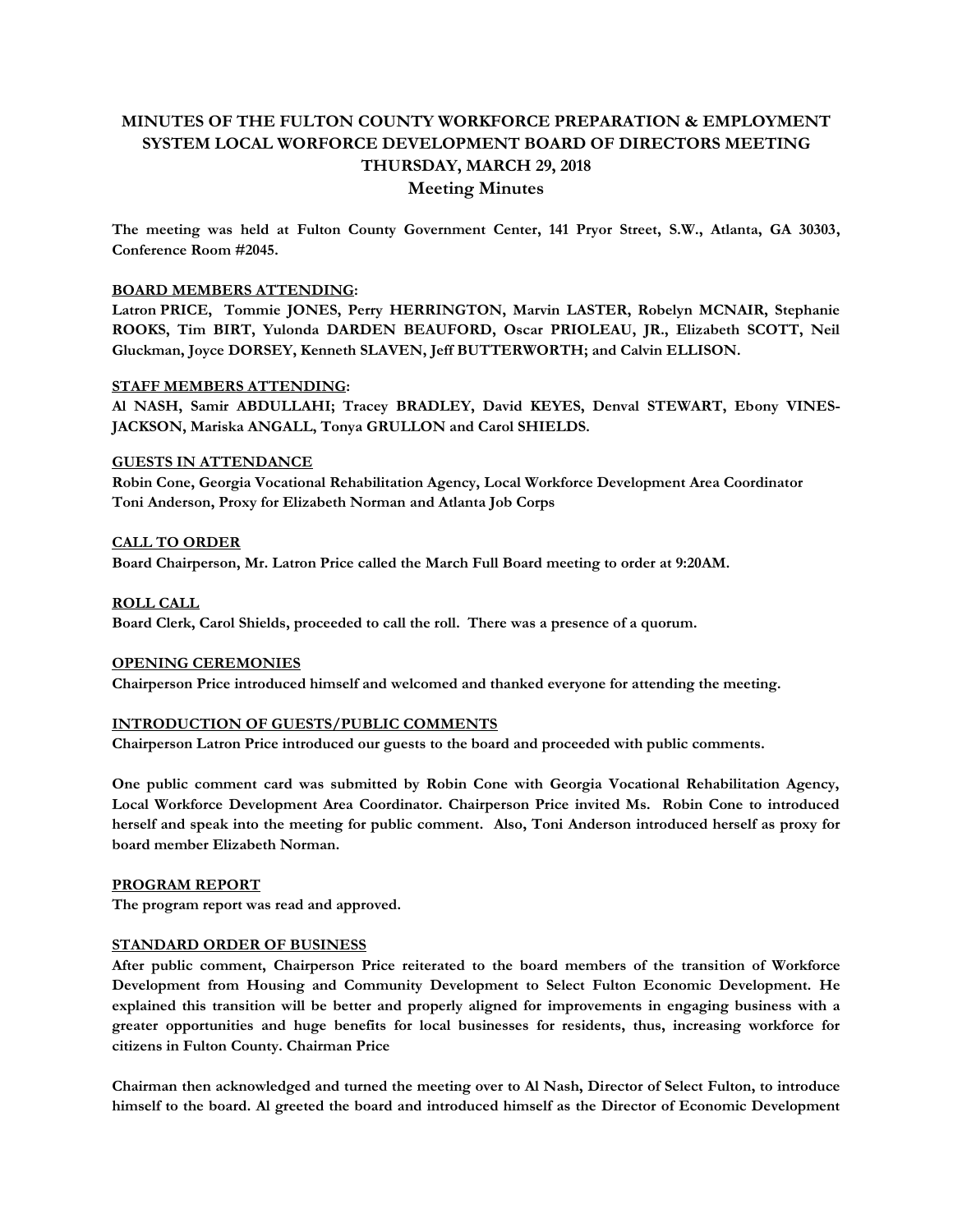**Select Fulton. He gave a brief introduction of his background history. He confirmed as of February 1, 2018, Workforce Development transitioned to Select Fulton Economic Development. He discussed his vision for meeting the needs of Fulton County by attracting more businesses into the community, preparing training and employment for adults as well as for our youth that have fallen through the system, and WIOA funding through grants. His main focus is to make sure we have trained people in the workforce so when companies come to Fulton County we will have trained and skill workers.** 

**The meeting was then turned over to Samir Addullahi, Deputy Director of Select Fulton in Economic Development in Fulton County. He greeted the board members with a brief introduction. The then delivered a power point presentation overview of Economic Development. His advised that his ultimate goal was to give the board a high level version on:** 

- **What Is Select Fulton? It is the Economic Development Organization for Fulton County. It is made up of the Development Authority of Fulton County which is like a governmental entity with its own board and nominated by the Board of Commissions. The Local Workforce Development Board has been added as one of the services along with county employees that make up all comprehensive economic development services which are the brand initiatives of Select Fulton.**
- **How do we Practice Economic Development? It is through 1) Encourage high-wage/High Skilled Jobs, 2) Increase the Capital Investment in the Community and 3) Fiscal Security. Why Economic Development is important? It is for jobs, tax, and Q.O.L. The primary area of focus for Economic Development is for business retention, business attraction, business expansion, redevelopment, and business assistance. Some of the services provided to name a few are taxes and incentives, workforce recruitment assistance, employee relocation assistance, etc. Sources for these projects come by way of real estate community, community partners, industry partners, and service partners**
- **Outcomes of Economic Development? The outcomes ties into workforce development to help identify qualified and trained workers and prospective businesses looking to invest in Fulton County. The 2017 Project totals include induced and worked projects to increase capital investment and increase jobs including strategic partnerships and new programs such as e-commerce Freeport tax exemptions.**

**The Deputy Director concluded his presentation by stating that there are a lot of things that are happening in economic development and excited to now add Workforce Development. He also commended the board for the great things they have already done and looked forward to the partnership in the future thanked everyone for their time.** 

# **MINUTES**

**Approval of Minutes of December 4, 2017 Board Retreat Meeting**

**After the power point presentation from the Deputy Director, Chairman Price interjected the meeting and moved to the review and approval of the Meeting Minutes from the previous Board Meeting Retreat that was held on December 4, 2017 at Metropolitan College. After reading the minutes, Mr. Price asked for a motion to approve the December 4, 2017 Board Meeting Retreat minutes. There were no corrections to the minutes therefore, a motion was made by Robelyn McNair and seconded by Perry Herrington. The vote was unanimously approved and passed by the board.** 

**Chairperson Price turned the meeting over to Tracey Bradley, Division Manager. He notified the board that as of July 1, 2018, the State Workforce will be moving from the Georgia Department of Economic Development to the Technical College System of Georgia (TCSG) under Joe Dan Banker.**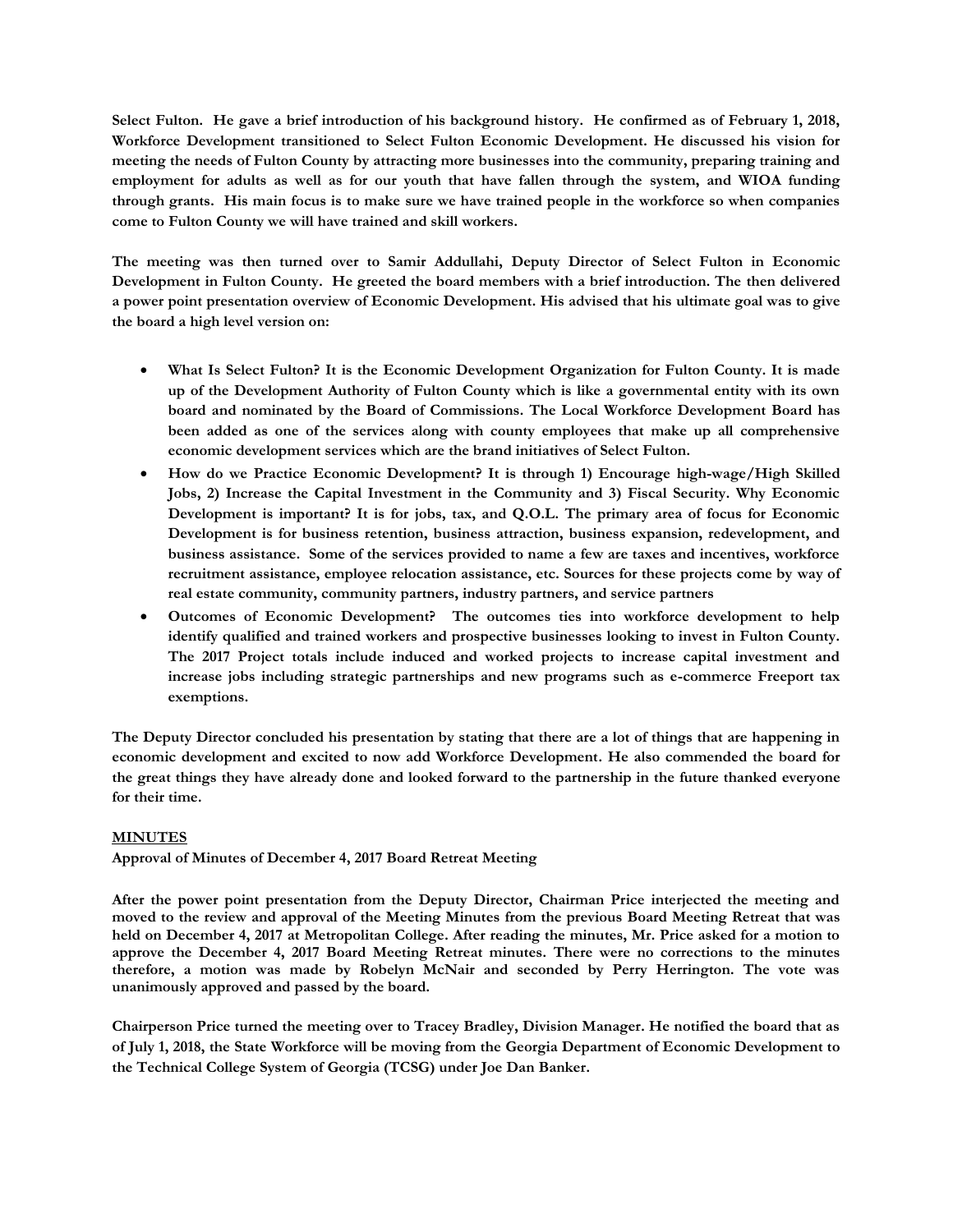**Mr. Bradley discussed and notified the board of the \$105K recapture and explained the recapture was due to overserving In School Youth (ISY) and not underserving youth. The recapture of funds will not come out of the grant, but from Fulton County General funds. Mr. Bradley wanted it to be understood that funding was spent on youths, but just in the wrong category.** 

**WIOA and Legislative updates was presented by David Keyes, MIS Coordinator. He explained that for Title 1 of WIOA, it has four (IV) titles that receives money from the USDOL. Title 1 covers Adult, Dislocated Workers, and Youth through services and training. He explained that \$73 million comes to the State and then is passed through Workforce which was \$4 million. He advised that Title II dollars go directly to the USDOL of \$42 million. Title III goes to the Georgia Department Labor for unemployment services and unemployment insurance for \$104 million. Under Title IV, both rehabs get \$83 million. All totals \$324 million that the USDOL is giving to Georgia. In a breakdown, 22% of that is in Title I, 13% in Title II, and 32% Title III for TDOL and 25% going to Rehab. This is statewide if its rehabilitation, workforce, training, and all different services that are provided.** 

# **VOTING ITEMS**

**Tracey Bradley brought before the board a voting item for ITA (Individual Training Accounts) increase. He explained that the Atlanta Regional Commission in January 2018 decided for our region the increase the ITA amount from \$5K to \$7K for one year and \$8K to \$10K for the second year. This would allow and help us to spend down and draw down dollars to spend towards education and training for our clients we serve. Board Member Perry Herrington suggested when a voting item is brought before the board and presented; recommend bringing any information and data as supporting documents for the board members to review so that the board can move based on the information.** 

**Motion to approve the ITA increase of \$5k to \$7K for one year and from \$8K to \$10K for two year program submitted was made by Robelyn McNair, properly seconded by Elizabeth Scott and approved for adoption as presented by a majority vote of directors present with 1 nay by Neil Gluckman, and no abstentions.**

# **EXECUTIVE SESSIONS**

**Move to go into Executive Session was made by Robelyn McNair and seconded by Oscar Prioleau for full board membership. There were no opposes and no abstentions. The Board is now in Executive Session. Chairperson Price introduced our new board members for approval. The Board Development and Visibility Task Force meet in closed session to make recommendation and move forward with the recommendation. The taskforce board returned. The two board members that are being recommended for full board membership are Jeff Butterworth and Dr. Calvin Ellison. Both were asked to leave the room. Chairperson Price gave background information about each candidate. Jeff Butterworth would be replacing William Palmer and Dr. Charles Ellison would replace Grady Bland.** 

**Motion to accept the recommendations of the two new board members were made and properly seconded and approved as noted by a majority vote of the Directors present made by Perry Herrington and it was seconded by Robelyn McNair with no abstentions. Per Chairperson Price, we have two board members being recommended for approval for full board membership to the Board of Commissioners to make their membership official. Both members returned to the room and were welcomed to the board. The board exited out of Executive Session. The voting in Executive session will be published after the minutes are approved.**

#### **FINANCE**

**Financial report was discussed by Mariska Angall. Financial informational report was disseminated to the board. She reviewed the financial report with the board members. The PY 2016-2018 that will close out by June 30. The report shows other grants have been received; when they are available; when will expire; how much we have expended so far; unexpended percentages as well as our obligation; amount on the books, what has been obligated and the balances we are in danger of losing if we do not spend the by June 30, 2018. She**